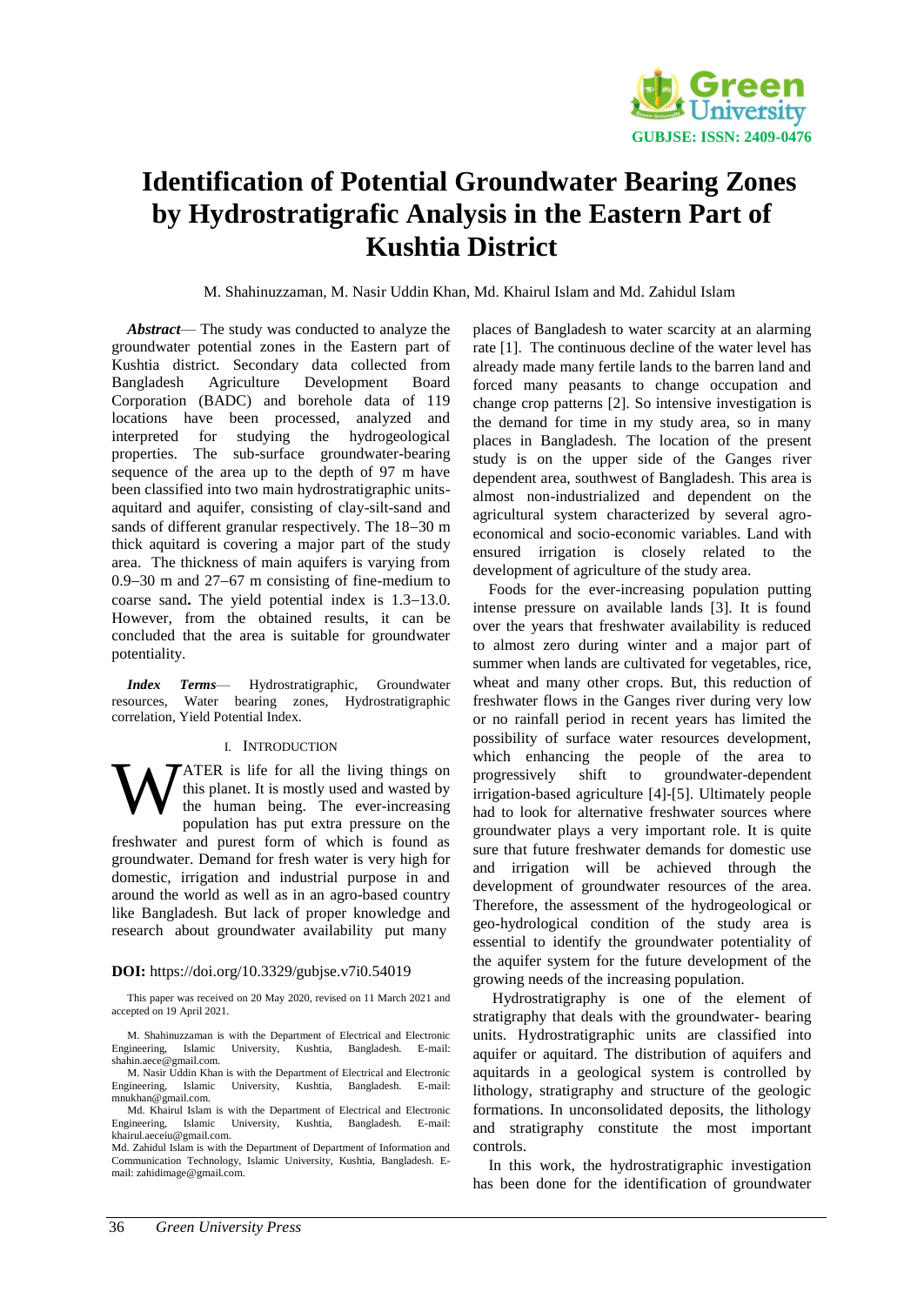bearing zones for the future development of groundwater resources of the area studied. Borehole lithologs data and pumping test data from 119 locations in the eastern part of greater Kushtia district of Bangladesh have been used for this purpose. Groundwater yield potential at different locations has also been estimated for spatial assessment of groundwater potential along with the properties of operating water-wells in the study area namely radius of in fluence is also studied.

# II. FEATURES OF THE STUDY AREA

 Study area is located in the Eastern part of Kushtia district encompassing three Upazilas (Sub-districts) namely, Khoksha and Northern parts of Kushtia Sadar and Kumarkhali. [Fig.1] (Longitude 89°4'50"-89°22'5" E and Latitude 23°43'45"-23°57'4" N). The study area comprising of 292.3 km<sup>2</sup> of the eastern part of the Kushtia district situated in the upper side of the lower Ganges delta. The Padma (the Ganges) and the Gorai are the major sources of surface water in the area. These rivers are providing sustainability for the environment and development of the area in a socio-economic perspective.



Fig: 1 Study area.

Most of the area is low lying floodplain formed by the alluvial soil. The alluvium is composed mostly of clay-silt-sand, fine sand and is gray and brown in color [6]. The country's largest surface water irrigation project– "The Ganges-Kabadak" (G-K) that supplies water flows from the Ganges is located to the south and west sides of the study area.

Several research works have been carried out by several authors in and around the study area. Groundwater potentiality were investigated in term of aquifer system[6], subsurface formation[7], hydrogeological properties[8], Geoelectrical sounding, borehole litholog and groundwater data[9]. All the previous researches were mostly focused on the overall assessment of hydrogeology of the area. No research has been carried out so far on the spatial assessment of groundwater potential in the area.

# III. MATERIALS AND METHODS

 As the population increases more water will be required for agriculture, industry and domestic purposes. Groundwater in most parts of the country particularly in the study area is believed to be overexploited. Falling water level, reduction in seepage, are manifestations that indicate that the management of this precious resource is not adequate. The groundwater resource management is vital for the human survivor and is not feasible unless a complete assessment of the system is made. Litholog is one of the major sources of valuable data for hydrogeological studies. Total of 119 boreholes data of the area collected from BADC. With the aid of Rorkworks/2004 (version 6.6.26), SURFER (version 8.00) collected data have been processed, analyzed and interpreted for quantitative hydrogeological studies. The litholog data are densely distributed in the eastern, western and middle zones of the area, whereas the data in the middle-east and middle-west zones are coarsely distributed (Fig.1). The sub-surface geology has been effectively studied. Some studies attempted to the maximum depth of 97m. Lithological data are used to study stratigraphy, hydrostratigraphic units, groundwater bearing zone, and spatial assessment of groundwater yield potential in the study area.

### IV. RESULTS AND DISCUSSION

## **STRATIGRAPHY**

The 3D models and each layer of the area has been prepared using Rorkworks/2004 (version-6.6.26) software are shown in Fig. 2. To observe the stratigraphy in various parts of the area different representative fence diagrams along the profiles of north-south, east-west and ABCDEFGHI directions have been prepared and presented in Fig. 3. The heights of different layers depicted in figures here were referenced to mean sea level (msl). The entire area consisting of sub-surface layers with different grain size. The names are top clay-silt-sand layer and sandy layer. Further sandy layers are categorized as fine, fine-medium, medium, medium-coarse and coarse sand. Almost everywhere sands of three categories from sandy layers along with clay-sit-sand were found, but medium and medium-coarse sands were not observed ubiquitously in the area. **A.**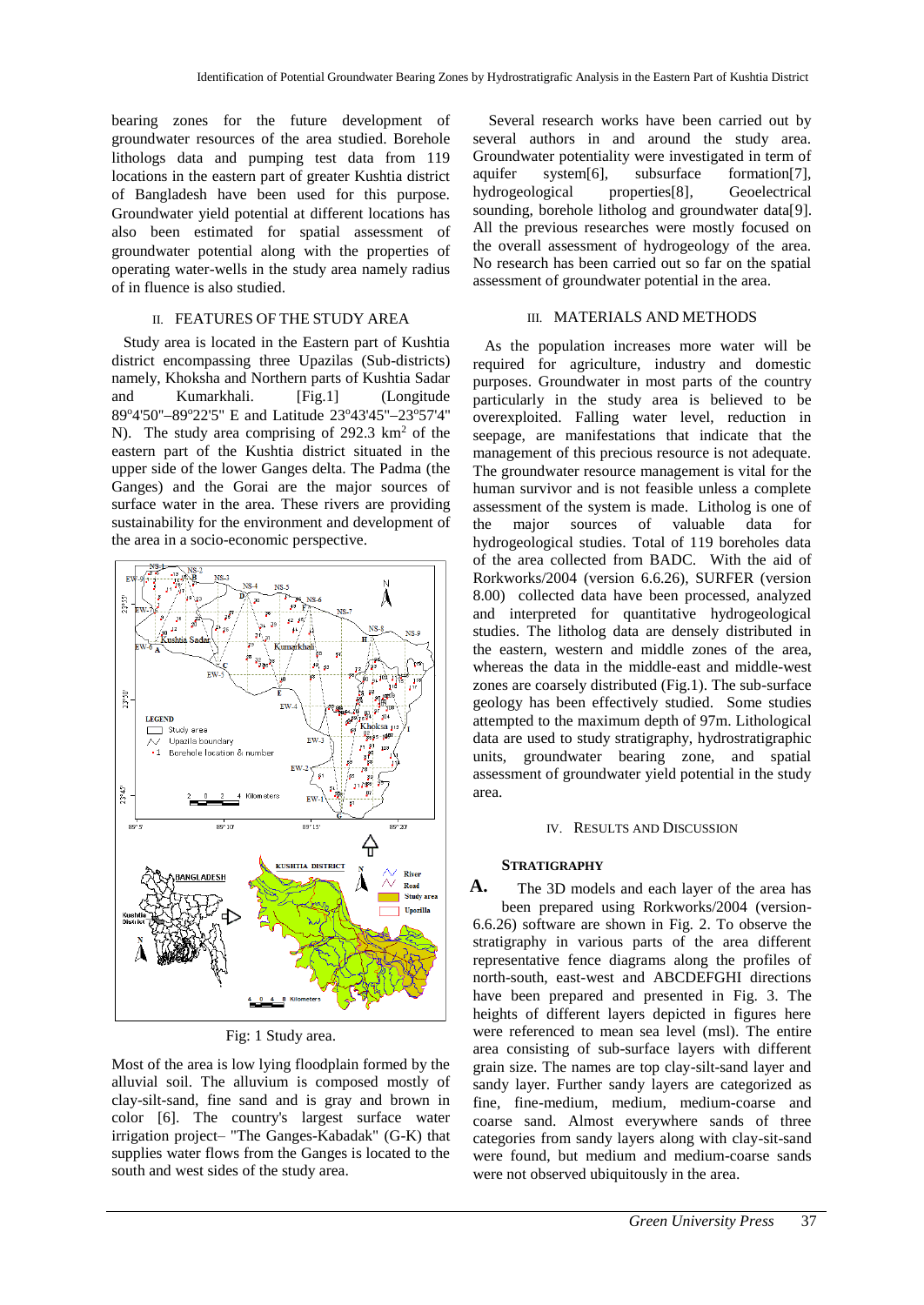The overall thickness of the multi-layered waterbearing formations of the area used as a productive aquifer is suitable. From these figures, it could be concluded that the sub-surface geology of the area is favorable for groundwater development provided the other conditions are satisfied.



Fig. 2 Three-dimensional stratigraphic model viewing from (a) the southwest corner and (b) northeast corner.



Fig. 3 Fence diagram (a) NS-1, NS-3, NS-5, NS-7, NS-9, (b) NS-2, NS-4, NS-6, NS-8 along north-south directions (c) EW-1, EW-3, EW-5, EW-7; and (d) EW-2, EW-4, EW-6, EW-8 along east-west directions, and (e) ABCDEFGHI, and (f) north-south and east-west directions.

#### **HYDROSTRATIGRAPHIC UNITS B.**

Hydrostratigraphic units are classified into aquifer or aquitard units [10] - [12]. A total of 6 sandy layers have been merged into three layers where clay-siltsand stays as first layer which is considered as aquitards, fine sand as second layer and small-scale aquifer. Finally, the rest of the 4 layers formed the third layer as main aquifer and sub-regional stratigraphic sections along ABCDEFGHI based on thickness and disposition of lithologic units are shown

in Fig. 4. The sectional views clearly distinguish the earth's surface elevation and thickness of different litho units.

# **AQUITARDS C.**

Geologic deposits with very low hydraulic conductivity are known as aquitards. Lateral variation of the thickness of the aquitard is shown in Fig. 5.



Fig. 4 (a) Reconstructed three-dimensional stratigraphic model of the study area viewing from the southwest corner (b) Fence diagram along ABCDEFGHI.

Most of the area lies within the thickness of  $18-30$  m, whereas  $6-18$  m thick zone is prevailing in the middle as a pouch. The high thick beds of  $30-37$ m are distributed in a different part of the area. As the permeability and productivity of this layer is very low this layer may be used as the groundwater source only for the dug wells.



# **AQUIFER D.**

Fine medium, medium, medium-coarse and coarse sand of different granular sizes indicated the presence of aquifers which were confirmed with lithological data of the area. Aquifers were sub-divided as (i) small scale aquifer and (ii) main aquifer.

(**i)** *Small-Scale Aquifer:* Lithological data of the area affirm that a layer consisting of fine sand present almost everywhere just below the top aquitard layer. The spatial distribution of depth and thickness of the aquifer is shown in Fig. 6. Depth and thickness vary from  $6-36$  m and  $0.9-30$  m respectively. The  $18-30$ m depth covers the most of the area (Fig.  $6(a)$ ), but the rest area prevails depth of  $6-18$  m located in the middle as well as a depth of 30–36 m distributed in the area as very small pockets. Almost 90% area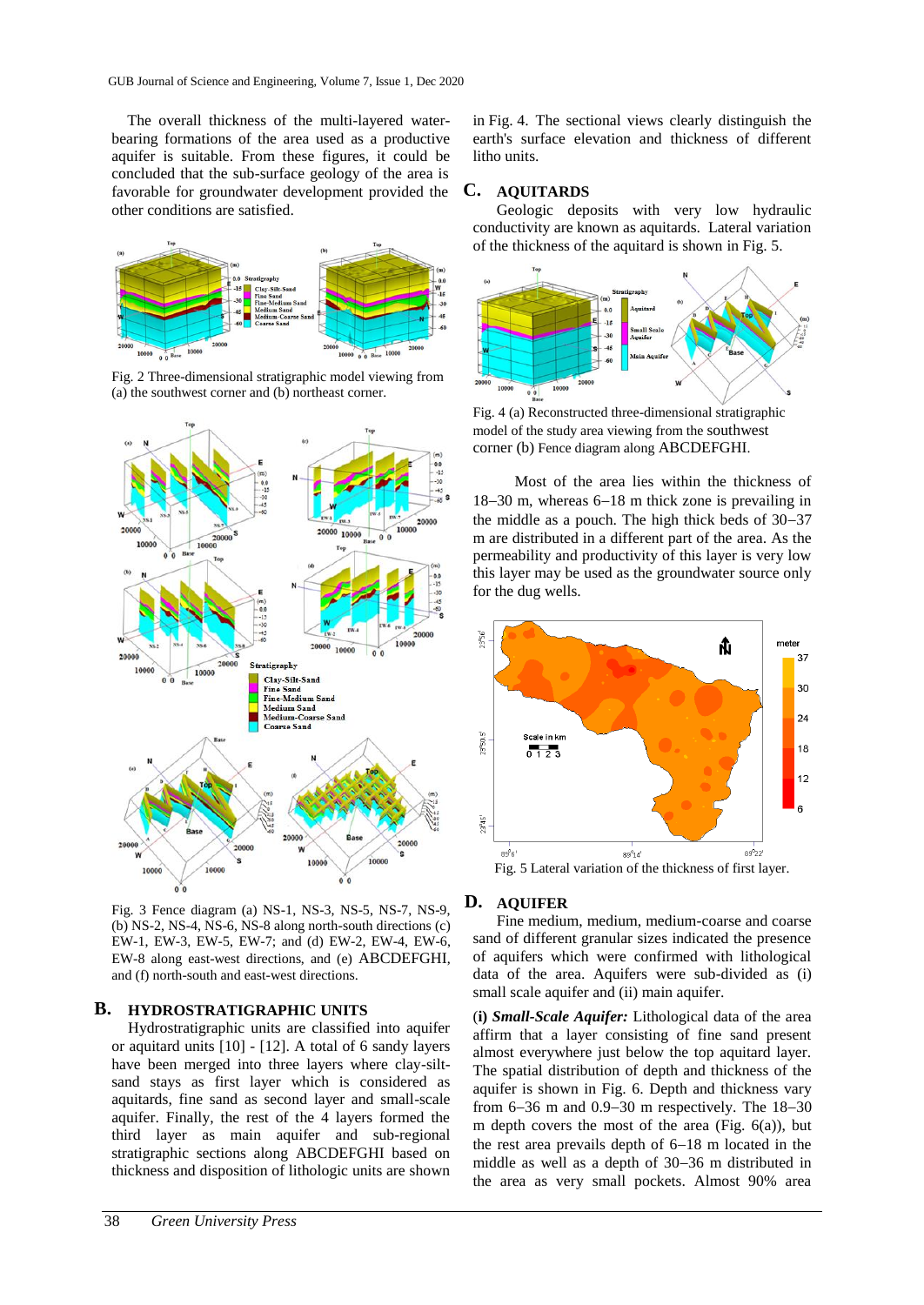occupies within the thickness of  $6-12$  m and the rest of the area lies within the thickness of  $12-30$  m and  $0.9-6$  m (Fig.  $6(b)$ ).

Due to medium permeability and productivity, this layer might be used for small-scale groundwater abstraction. This layer is well fitted for dug wells, shallow and hand tube wells water source.



Fig. 6 Spatial distribution of (a) depth and (b) thickness of the small-scale aquifer.

*(ii) Main Aquifer:* In the investigated area, a lower and larger layer formed after the merger of four sand types with relatively larger granular size serves as a potential layer for groundwater storage, distribution and exploration. The spatial distribution of the depth and thickness of the main aquifer have been prepared using lithological information (Fig. 7). The thick bed of  $27-67$  m is distributed in the area within the depth of  $18-55$  m. A more thick bed of  $43-67$  m covers almost 85% of the area. The presence of a thick bed of the main aquifer indicates a favorable condition for groundwater development if the other conditions are satisfied.

A generalized hydrostratigraphic succession for the study area is proposed based on the chronology of different formations as revealed in hydrostratigraphic cross-sections. This has been presented in table 1.

# **HYDROSTRATIGRAPHIC CORRELATION E.**

The sequence stratigraphy provides a potential prediction of groundwater. The vertical boundary of hydrostratigraphic and lateral boundary of lithostratigraphic units are designated on the basis of significant breaks in their characteristics as are identifiable and traceable in the field [13].

# **YIELD POTENTIAL INDEX F.**

The total aquifer to aquitard thickness ratio, termed as yield potential index, is presented in Fig. 8. Three distinct type yield potential zones have been demarcated in the study area. The yield potential

index varies from  $1.3-13.0$ . The index value less than 3.0 covering almost 80% of the area indicate a good groundwater potential zone, whereas yield potential index of  $3.0-6.0$  located mainly in the middle and as small pouches distributed in different parts of the area indicate a very good potential zone. A very small pocket situated in the middle with a high yield index greater than 6.0 is proposed as an excellent yielding zone.

**Table 1**. Hydrostratigraphic correlation.

| Lithologic<br>Description                                       | Depth<br>(m) | Thickness<br>(m) | Aquifer<br>types           |
|-----------------------------------------------------------------|--------------|------------------|----------------------------|
| Clay with silt<br>and sand                                      |              | $6 - 36$         | Aquitard                   |
| Fine sand                                                       | $6 - 36$     | $0.9 - 30$       | Small-<br>scale<br>Aquifer |
| Fine-medium.<br>medium,<br>medium-<br>coarse and<br>coarse sand | $18 - 55$    | $27 - 67$        | Main<br>Aquifer            |



Fig. 7 Spatial distribution of (a) depth and (b) thickness of the main aquifer.

### V. CONCLUSION

The subsurface discreteness in the Eastern part of the greater Kushtia district has been studied from borehole lithologs. Referenced to lithological and hydrostratigraphic information these layers merged to only three layers which were further divided into aquitard and aquifer. Lower aquifers having a thickness of 18-30m might be used for different dug wells underground water source covers most of the area*.* The aquiferic materials of different granular confirm a 'small-scale aquifer' composed of fine sand underlain just below the top aquitard, and a 'main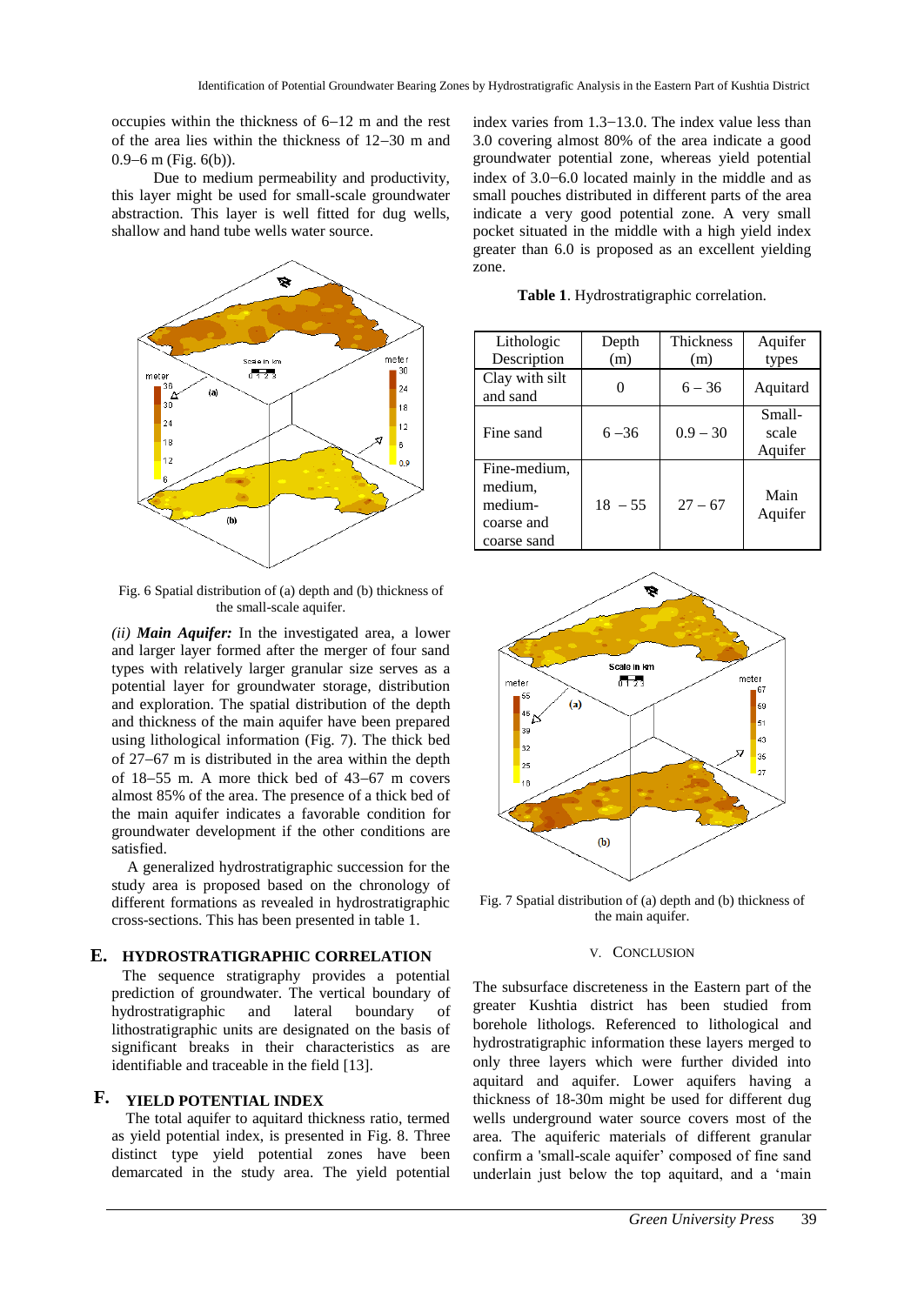aquifer' consisting of fine-medium to coarse sand. Depth of the small-scale aquifer varied from 6 m to 36 m and thickness from 0.9 m to 30 m respectively.



Fig. 8 Groundwater yield index map of the study area

The fluctuations of the water table were observed within the aquitard throughout the year. Considering the development potential of groundwater in the area, the main aquifer having a thickness of  $43-51$  m can be considered as the most productive layer. Groundwater yield potential map for the area has been prepared in terms of yield potential index defined as the ratio of aquifer to aquitard. The yield index of 1.30 to 13.0 confirms that the area is aquifer dominating. So, it can be concluded that this area is suitable for groundwater development.

### **REFERENCES**

- [1] M. A. Rahman and M. N. Islam, "Scarcity of Safe Drinking Water in the South-West Coastal Bangladesh", *J. Environ. Sci. & Natural Resources,* 11(1&2), pp. 17–25, 2018.
- [2] M. A. Mojid, M. F. Parvez, M. Mainuddin and G. Hodgson, "Water Table Trend—A Sustainability Status of Groundwater Development in North-West Bangladesh", *Water*. 11:1182, 2019. DOI:10.3390/w11061182.
- [3] P. [K. Streatfield](https://www.ncbi.nlm.nih.gov/pubmed/?term=Streatfield%20PK%5BAuthor%5D&cauthor=true&cauthor_uid=18831223) and Z. A. [Karar](https://www.ncbi.nlm.nih.gov/pubmed/?term=Karar%20ZA%5BAuthor%5D&cauthor=true&cauthor_uid=18831223), "Population Challenges for Bangladesh in the Coming Decades", *[J Health Popul](https://www.ncbi.nlm.nih.gov/pmc/articles/PMC2740702/)  [Nutr](https://www.ncbi.nlm.nih.gov/pmc/articles/PMC2740702/).* Sep 26(3), pp 261–272, 2008.
- [4] M. M. Q. Mirza, "Diversion of the Ganges Water at Farakka and Its Effects on Salinity in Bangladesh", *Environmental Management,* 22(5), pp. 711–722, 1998. DOI: 10.1007/s002679900141.
- [5] A. K. Gain and C. Giupponi, "Impact of the Farakka Dam on Thresholds of the Hydrologic Flow Regime in the Lower Ganges River Basin (Bangladesh)", *Water*. 6 pp. 2501-2518, 2014. DOI:10.3390/w6082501.
- [6] M. N. Haque and M. A. F. M. R. Hasan, "Groundwater potentiality in the western part of Kushtia district, Bangladesh", *Journal of Applied Science and Technology*, *Islamic University*, *Kushtia, Bangladesh,* 2(1), pp. 93-99 2001.
- [7] M. N. Haque and M. A. F. M. R. Hasan, "Sub-surface formations and groundwater flow in Daulatpur and Bheramara thana of Kushtia district, Bangladesh", *Journal of the Bangladesh National Geographical Association*, *Bangladesh.* 30(1-2), pp. 41-54, 2002.
- [8] M. S. Islam, M. N. Haque and M. A. F. M. R. Hasan, "Hydrogeological conditions in the northern part of Kushtia Sadar Upazila of Bangladesh", *Journal of Geo-*

*Environment, Rajshahi University, Bangladesh*., vol. 1, pp. 79-89, 2001.

- [9] M. N. Haque, M. Keramat and S. Shahid, "Groundwater resource evaluation in the western part of Kushtia district of Bangladesh using vertical electrical sounding technique", *ISH Journal of Hydraulic Engineering*, 21:1, pp. 97-110, 2014. DOI:10.1080/09715010.2014.981679.
- [10] R. A. Freeze and J. A. Cherry, "Groundwater", Prentice-Hall, New Jersey, p. 604 1979.
- [11] P. A. Domenico and F. W. Schwartz, "Physical and Chemical Hydrogeology", *John Willey and Sons*, p. 824, 1990.
- [12] C. W. Fetter, "Applied Hydrogeology", Fourth Edition, *Prentice Hall*, 2001.
- [13] W. B. Harland, R. L. Armstrong, A. V. Cox, L. E. Craig, A. G. Smith and D. G. Smith, "A Geologic Time Scale", *Cambridge University Press*, p.263, 1990.



**M. Shahinuzzaman** was born in 1978. He received his Bachelor Degree (2000) and Master Degree (2001) from the department of Electrical and Electronic Engineering from Islamic University, Kushtia, Bangladesh. He received his Ph.D degree from the same department in 2019.

From 2005-2008, he was Lecturer at the department of Electrical and Electronic Engineering, Islamic University, Kushtia, Bangladesh. From 2008-2016, he was Assistant Professor and from 2016 till now he has been working as an Associate Professor at the same department. His research interest includes geophysical science, environmental science, wireless communication and material science.



**M. Nasir Uddin Khan** was born in Jhenaidah in 1979. He received his Bachelor Degree (2000) and Master Degree (2001) from the department of Electrical and Electronic Engineering from Islamic University, Kushtia, Bangladesh. From 2005-2008, he was Lecturer at the department of

Electrical and Electronic Engineering, Islamic University, Kushtia, Bangladesh. From 2008-2016, he was Assistant Professor and from 2016 till now he has been working as an Associate Professor at the same department. His research interest includes geophysical science, material science, wireless communication, machine learning.



**M. Khairul Islam** was born in Kushtia in 1979. He received his Bachelor Degree (2000) and Master Degree (2001) from the department of Electrical and Electronic Engineering from Islamic University, Kushtia, Bangladesh. From 2005-2008, he was Lecturer at the department of

Electrical and Electronic Engineering, Islamic University, Kushtia, Bangladesh. From 2008-2016, he